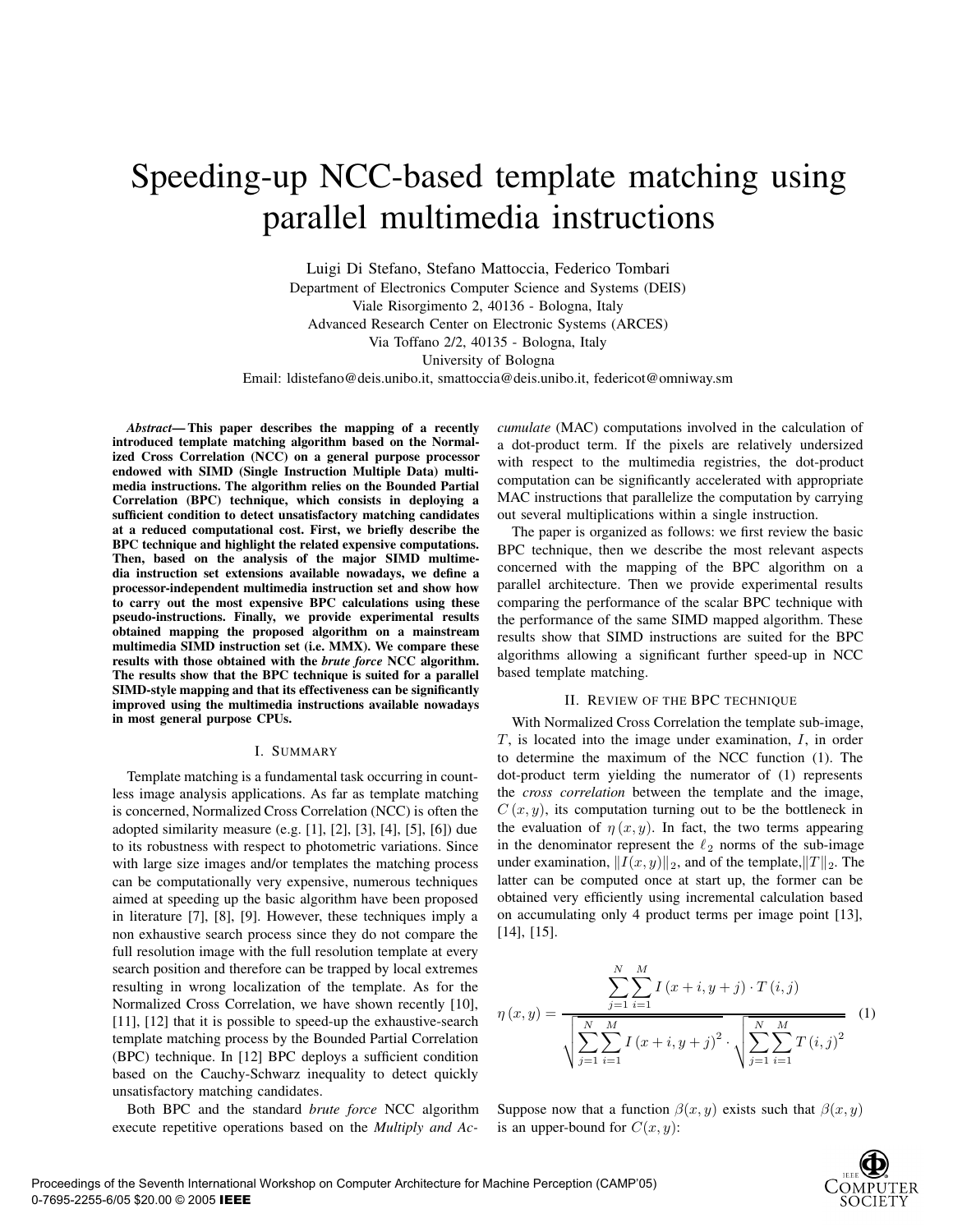$$
\beta(x, y) \ge C(x, y) = \sum_{j=1}^{N} \sum_{i=1}^{M} I(x + i, y + j) \cdot T(i, j), \quad (2)
$$

by normalizing  $\beta$  we obtain an upper-bound for the NCC function:

$$
\frac{\beta(x,y)}{\|I(x,y)\|_2 \cdot \|T\|_2} \ge \frac{C(x,y)}{\|I(x,y)\|_2 \cdot \|T\|_2} = \eta(x,y) \quad (3)
$$

Then, indicating as  $\eta_{max}$  the current correlation maximum, if the following inequality is verified at point  $(x, y)$ :

$$
\frac{\beta(x,y)}{\|I(x,y)\|_2 \cdot \|T\|_2} < \eta_{max} \tag{4}
$$

then the matching process can proceed with the next point without carrying out the calculation of  $C(x, y)$ , as that position is guaranteed not to correspond to the new correlation maximum. Hence, (4) is a sufficient condition for skipping the points that cannot improve the degree of matching with respect to the current maximum without calculating the actual cross correlation. Conversely, if (4) is not verified then it is necessary to compute  $C(x, y)$ , normalize it by the product  $||I(x, y)||_2 \cdot ||T||_2$  and check the *new maximum condition*:

$$
\frac{C(x,y)}{\|I(x,y)\|_2 \cdot \|T\|_2} \ge \eta_{max} \tag{5}
$$

This approach, referred to as BPC, allows for reducing significantly the number of operations required to carry out exhaustive template matching by deploying a suitable sufficient condition (i.e. equation (4)) where function  $\beta$  is derived from the Cauchy-Schwartz inequality [11].

## III. THE SIMD MAPPING

The use of multimedia instructions allows for reducing the execution time of the BPC algorithm as well as of the *brute force* NCC algorithm. In particular, the most expensive computation involved in the evaluation of the NCC function is represented by the evaluation of the dot product term  $C(x, y)$ . As for BPC, when the sufficient condition (4) holds only a portion of the dot product term is calculated, otherwise this quantity must be integrated with the residual dot-product term (see [12] for more details).

The mapping of the *brute force* NCC algorithm and of the BPC algorithm with multimedia instructions [16] is obtained considering the case of images with 8-bit pixels. Therefore, the optimization of the algorithm by means of multimedia instructions is achieved by implementing the internal sums and multiplications (MAC) of the dot product term with appropriate parallel SIMD-style instructions. More precisely, the optimization is made row by row and a suitable procedure for indexing the correct lines and padding the vectors is adopted. In order to describe the proposed mapping we make use of machine-independent pseudo-code, considering the typical case of a general purpose processor with 64-bit data parallelism for SIMD instructions ([17], [18], [19], [20], [22], [23],

[24]), though some recent machines provide a higher degree of parallelism (i.e 128 bits for Intel Pentium 4 and Motorola Power PC). The extension of the proposed implementation to 128-bit or higher data parallelism is straightforward.

Under these circumstances, we assume that the 64 bits stored in a multimedia register (or in memory) can be seen as eight bytes (B), four words (W), two double words (D) or one quadword (Q). Multimedia registers will be referred to as MR0, ..., MR5. The SIMD instructions working on multimedia data will be characterized by the prefix M, with the type of the data items processed in parallel specified through a suffix following the name of the operation. Hence, in our pseudolanguage a generic SIMD parallel instruction will be expressed as:

## M\_(OP)\_(T) op#1; op#2

where  $OP \in \{AND, OR, NOT, ADD, SUB, ...\}$  encodes the operation and  $T \in \{Q, D, W, B\}$  specifies the type of the native data items packed into operands  $op\sharp 1$  and  $op\sharp 2$ . Both operands can be multimedia registers or memory locations, and the first acts as source and destination.

We will assume that, thanks to appropriate passages of variables, the routine disposes of 4 already initialized global parameters:

- *assindex* : address of the 32-bit index that contains the number of iterations to be done;
- *tot* : address of the 64-bit accumulator that contains the sum of products computed so far;
- *gi* : pointer to the first element of the current row of the sub-image
- *gt* : pointer to the first element of the current row of the template

Load and store operations between memory and multimedia registers, as well as data-transfers between multimedia registers, will be handled by the  $(M_MOV$  op $\sharp 1$ , op $\sharp 2$ ) instruction, which transfers 64 bits from the source operand  $(op\sharp2)$  to the destination operand ( $op\sharp$ 1). Both can be a memory location or a multimedia register. This is the only instruction of our pseudo-language that does not require specification of the type of the data items packed into the operands, as it works only with quadwords.

Once loaded the index of the iterations on 32-bit register R0 and the accumulator on a multimedia 64-bit register:

```
MOV R0, [assindex]
M_MOV MR2, [tot]
```
the iterative cycle can start:

\_loop:

; the counter gets decremented DEC R0

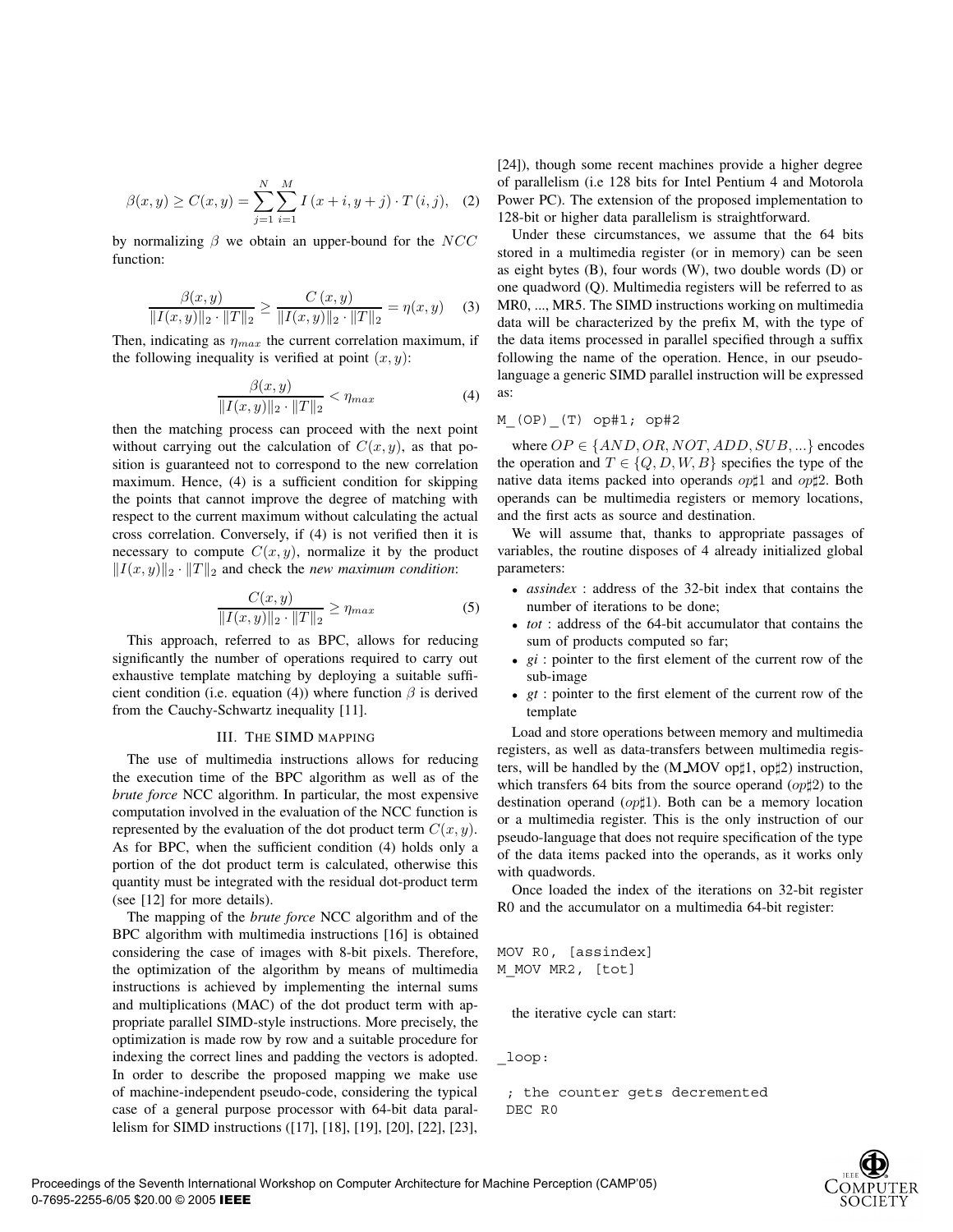```
; 8 elements of the sub_image
; are loaded on MR0
MOV R1,[gi]
M_MOV MR0,[R1+8*R0]
; 8 elements of the template
; are loaded on MR1
MOV R1,[gt]
M_MOV MR1, [R1+8*R0]
```
As the native data are byte items, representing pixels both of the sub-image and of the template, MAC instructions need to work with word items in order to preserve possible overflows derived by multiplications between bytes. SIMD extensions generally contain instructions used to pack and unpack data within multimedia registers, mostly to allow casts from different data types. Using these instructions the iterative cycle can be divided in 2 parts, where first the 4 higher then the 4 lower bytes are unpacked in 4 words, whose higher 8 bits are set to 0.

We define two groups of instructions: one to unpack the lower 32 bits (L) of the register, the other to unpack the higher (H) 32 bits. Hence, the generic unpacking instruction will be expressed as  $(M UNPCK (P) (T)$  op $\sharp 1)$  where  $P \in (H; L)$ is used to denote unpacking of the higher or lower 32 bits,  $T \in (D; W; B)$  specifies the original data type and  $op\sharp 1$ the multimedia register to be unpacked. For example, the following instruction unpacks the lower 4 bytes within MR0 into four words:

M\_UNPCK\_L\_B MR0

M\_UNPCK\_H\_B MR1

with the most significant bytes of the resulting word data items set to zero. The next section of code is relative to the unpacking operations performed on the data loaded in the previous part:

; the 8 image elements are ; stored on MR4 for later use M\_MOV MR4,MR0 ; the higher 4 bytes are unpacked M\_UNPCK\_H\_B MR0 ; the 8 template elements are ; stored on MR5 for later use M\_MOV MR5, MR1 ; the higher 4 bytes are unpacked

We define the MAC instruction applied on word items as  $(M_MAC_W)$  optil, optil, where W specifies that the original data type is word, where  $op\sharp 1$  and  $op\sharp 2$  specify the 2 word operands and  $op\sharp 1$  the destination register. After executing the 4 multiplications between correspondent items, the instruction stores into the destination register 2 doublewords that represent, respectively, the sums of the 2 higher and the 2 lower multiplications (see Fig. 1).



Fig. 1. *The parallel MAC instruction.*

; MAC of the higher 4 elements M\_MAC\_W MR0, MR1

```
; update of the accumulator
M_ADD_D MR2, MR0
```
Once the first 4 pixels of both the template and the image have been multiplied and summed between each other, and then added to the current accumulator value, it is possible to adopt a similar procedure to compute the remaining 4 pixels that have been previously stored into the registers named  $MR4$ and MR5:

```
; the lower 4 elements of the
; sub-image and template are unpacked
M_UNPCK_L_B MR4
M_UNPCK_L_B MR5
; MAC of the lower 4 elements
M_MAC_W MR4, MR5
; update of the accumulator
M_ADD_D MR2, MR4
```
At the end of the iterative cycle, the counter value is tested to verify if there are other pixels in the current row that is being computed. In case no more pixels are left, the accumulator *tot* can be updated with a memory access.

```
; testing if there are more
; elements on the row
CMP R0, 0
```
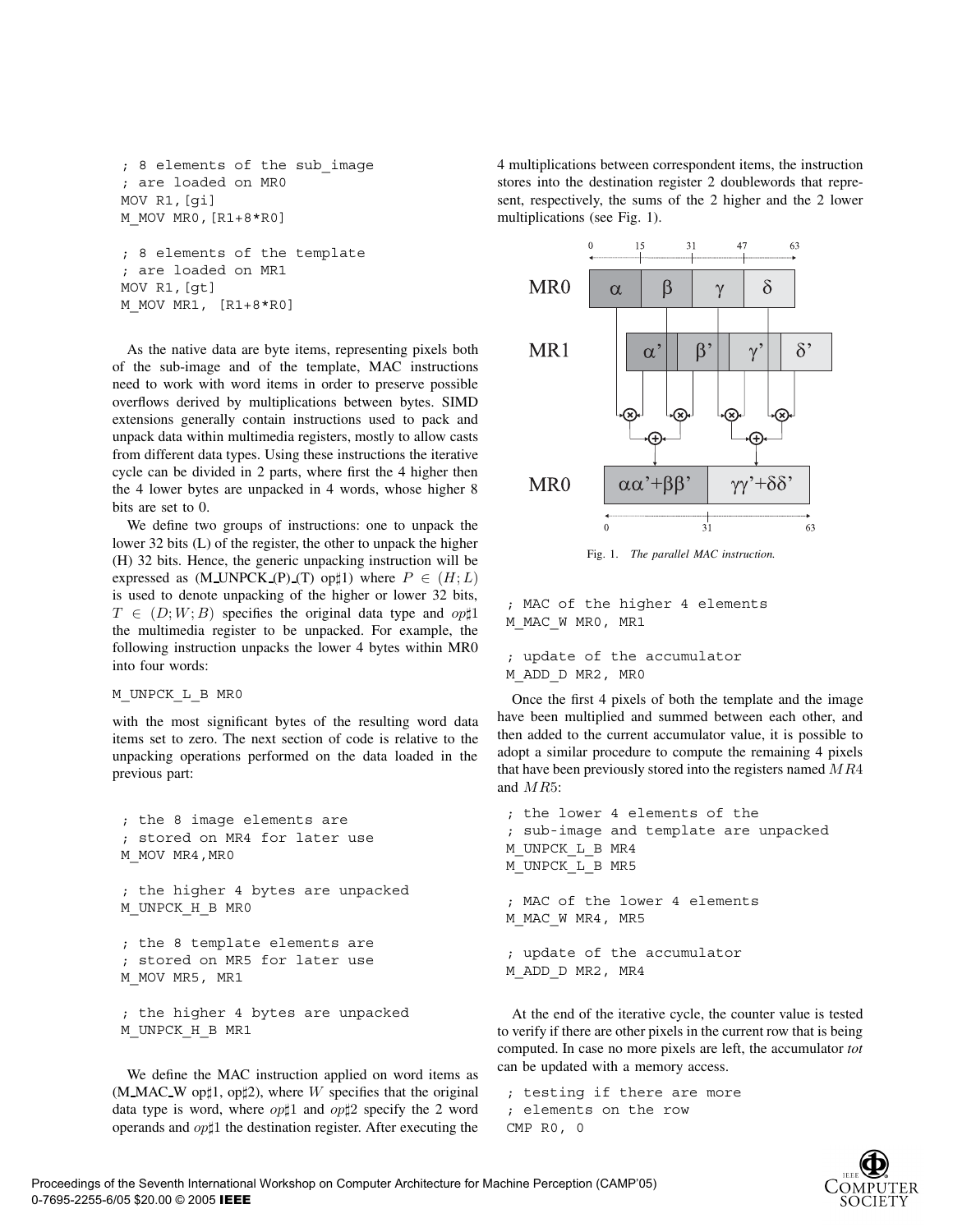JNE \_loop

```
; final update of the accumulator
; with the current total
M_MOV [tot], MR2
```
The described cycle can be easily deployed by the BPC (or standard NCC) algorithm to perform a row-by-row correlation between the pixels belonging to the image and to the template. As it can be seen, the cycle has been optimized in order to require the minimum number of memory accesses for each computed row (i.e. 2 load operations and 1 store operation). As it can be easily pointed out, working with bigger registries would mean processing more pixels in the same time, hence increasing the speed up of the correlation. In case a greater parallelism can be handled by the processor, the code can be simply modified by increasing the number of pixels that are being computed during each of the two stage of the algorithm.

## IV. EXPERIMENTAL RESULTS

The experimental results have been obtained mapping the *brute force* NCC and BPC algorithms into the MMX multimedia instruction set extension [18] and running the benchmarks on a Linux workstation based on a AMD Thunderbird 900 MHz processor. Table I shows the speed-up with respect to the C-coded *brute force* NCC algorithm yield respectively by the SIMD-coded *brute force* NCC algorithm (NCC<sub>SIMD</sub>), the C-coded BPC algorithm  $(BPC_C)$  and the SIMD-coded BPC algorithm  $(BPC_{SIMD})$ . These measures have been obtained on three images called as "albert", "pcb3", "plants" that belong to the data set used in [10] and are shown in Figures 2, 3 and 4.

| Image            | $\overline{NCC_{SIMD}}$ | $BPC_C$ | $\bar BPC_{SIMD}$ |
|------------------|-------------------------|---------|-------------------|
| pcb <sub>3</sub> |                         |         | 5.66              |
| plants           |                         |         | 5.96              |
| albert           |                         | 3.28    |                   |
| TA RI E          |                         |         |                   |

MEASURED SPEED-UPS ON AMD THUNDERBIRD 900 MHZ CPU

As shown by the table, the proposed SIMD implementation is effective in speeding-up NCC-based and BPC-based template matching at least by a factor of 2. The use of both BPC and multimedia SIMD instructions can dramatically accelerate exhaustive NCC-based template matching process, with measured speed-ups ranging from 5.66 to 7.40. It is also worth pointing out that the SIMD mapping results more effective with the NCC standard algorithm: this is due to the fact that the sufficient condition (4) embodied in the BPC algorithm allows for skipping several MAC operations involved in the whole dot product computation, with these operations representing the bulk of the proposed SIMD optimization.

## V. CONCLUSION

We have described the mapping of the BPC algorithm on a general purpose processor by means of multimedia



Fig. 2. *albert*:  $W \times H = 320 \times 240$ ,  $M \times N = 51 \times 58$ ,  $\eta_{max}$  $NCC (198, 43) \simeq 0.995$ ,  $\eta_{Z_{max}} = ZNCC (198, 43) \simeq 0.9592$ 



Fig. 3. *pcb3*:  $W \times H = 384 \times 288$ ,  $M \times N = 72 \times 73$ ,  $\eta_{max}$  $NCC (268, 65) \simeq 0.997, \eta_{Z_{max}} = ZNCC (268, 65) \simeq 0.9724$ 

instructions. The BPC technique represents a novel technique capable of rapidly rejecting mismatching positions thanks to the deployment of a sufficient condition based on the Cauchy-Schwarz inequality. The related mapping has been described by means of a processor-independent SIMD instruction set, and it can also be used to optimize any algorithm that makes use of the NCC function. Experimental results show that the benefit of the original BPC technique can be effectively improved using the described mapping.

## ACKNOWLEDGMENT

We wish to thank Autonomous Systems Center (VASC) at Carnegie Mellon University for the use of image "plants" .

#### **REFERENCES**

- [1] Changming Sun, "Fast Optical Flow Using 3D Shortest Path Techniques" *Image and Vision Computing*, Vol. 20 (13/14), 981-991, 2002, 981-991
- [2] Changming Sun, "Fast Stereo Matching Using Rectangular Subregioning and 3D Maximum-Surface Techniques" *Int. Journal of Computer Vision*, Vol. 47(1/2/3), 2002, 99-117
- [3] Changming Sun, Shmuel Peleg, "Fast panoramic stereo matching using cylindrical maximum surfaces", *IEEE Trans. on Systems, Man and Cybernetics Part B*, Vol. 34(1), Feb. 2004, 760-765
- [4] O. Faugeras, B. Hotz, H. Mathieu, T. Viille, Z. Zhang, P. Fua, E. Theron, L. Moll, G. Berry, J. Vuillemin, P. Bertin, C. Proy, "Real time correlationbased stereo: Algorithm, implementations and applications", *INRIA, Tech. Rep. RR-2013*, 1993.
- [5] Du-Ming Tsai, Chien-Ta Lin, "Fast normalized cross correlation for defect detection", *Pattern Recognition Letters*, Vol. 24, 2003, 2625-2631